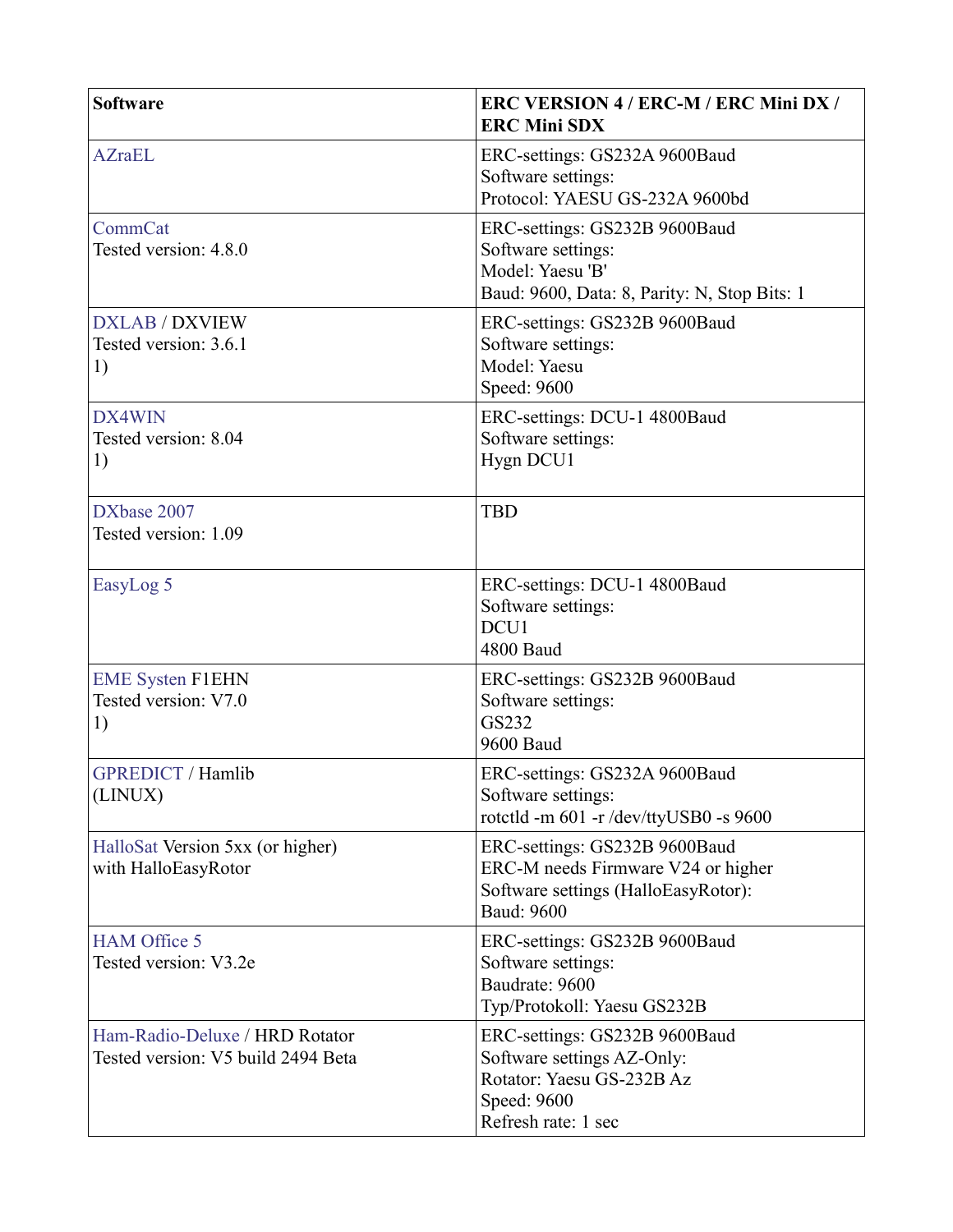|                                                                           | Software settings AZ&EL:<br>Rotator: Yaesu GS-232B Az/El<br>Speed: 9600<br>Refresh rate: 1 sec                                                        |
|---------------------------------------------------------------------------|-------------------------------------------------------------------------------------------------------------------------------------------------------|
| Log4OM<br>Tested version: 1.24.00<br>2)                                   |                                                                                                                                                       |
| Logger 32<br>Tested version: 3,31,0<br>3) 4)                              | ERC-settings: GS232B 9600Baud<br>Software settings:<br>Rotor Type: Yaesu GS232B<br>Baudrate: 9600                                                     |
| LOGic 8<br>Tested version: 8.0.40<br>1)                                   | ERC-settings: GS232B 9600Baud<br>Software settings:<br>Driver: Yaesu CS/GS-23<br>Baudrate: 9600                                                       |
| LP-Rotor<br>Tested version: 2.1.1                                         | ERC-settings: DCU-1 4800Baud<br>Software settings:<br>Nothing to set up                                                                               |
| N1MM / N1MMRotor<br>Tested versions: V11.9.3 / V11.5.3                    | ERC-settings: GS232A 9600Baud<br>Software-settings:<br>Rotor Type: Yaesu                                                                              |
| Nova for Windows<br>Tested version: 2.2b                                  | ERC-settings: GS232B 9600Baud<br>Software-settings:<br>Yaesu GS-232B                                                                                  |
| MacDoppler (MacOS)                                                        | <b>TBD</b>                                                                                                                                            |
| <b>MixW</b><br>Tested version: 2.20f<br>1)                                | ERC-settings: GS232B 9600Baud<br>Software settings:<br>Rotor: Yaesu<br>Baud rate: 9600<br>RTS: always off                                             |
| Orbitron<br>Tested version: 3.71<br>with WISP DDE<br>Tested version: 4.37 | ERC-settings: GS232B 9600Baud<br>Software-settings WISP DDE:<br>Interface Type: Yaesu GS-232B<br>Baud Rate: 9600                                      |
| PstRotator<br>Tested version: v7.66                                       | ERC-settings: GS232B 9600Baud<br>Software-settings AZ:<br>AZ controller: GS-232 Yaesu - AZ<br>Software settings AZ&EL:<br>EL/AZ+EL controller: ERC-3D |
| PstRotator Az<br>Tested version: v6.46<br>4)                              | ERC-settings: GS232B 9600Baud<br>Software-settings:<br>AZ controller: ERC-M (Rotor 1)                                                                 |
| <b>RemoteHams</b>                                                         | ERC-settings: GS232B 9600Baud                                                                                                                         |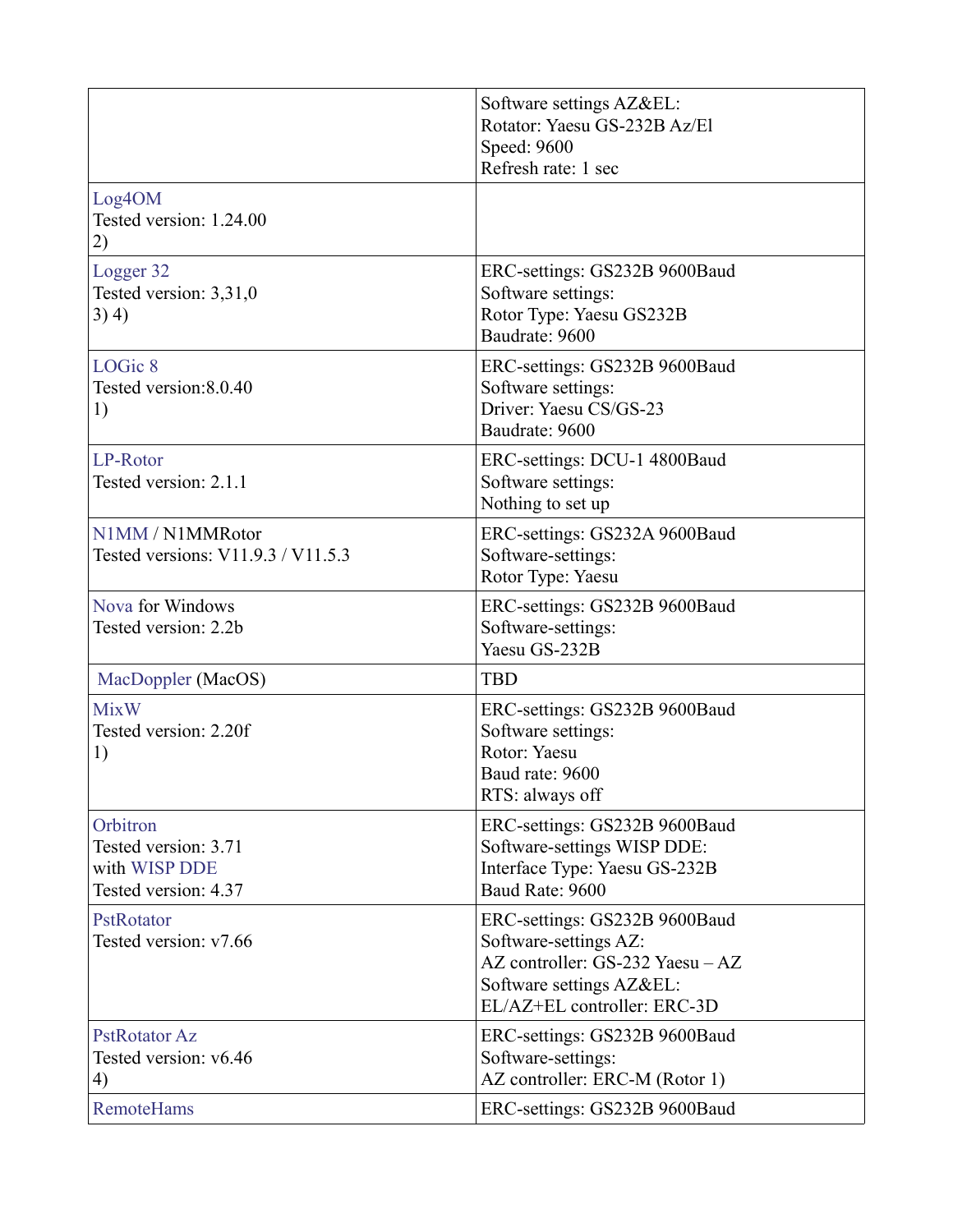| RCForb-Server V0.7                                                  | Software-settings:<br>Driver: GS232A/B<br>Serial Rate: 9600                                                          |
|---------------------------------------------------------------------|----------------------------------------------------------------------------------------------------------------------|
| <b>SAT_Explorer</b>                                                 | <b>TBD</b>                                                                                                           |
| SatPC32 / ServerSDX<br>Tested version: V.12.8a                      | ERC-settings: GS232B 9600Baud<br>Software-settings:<br>Rotor-Interface: Yeasu_GS-232                                 |
| Satscape / WiSP DDE Client<br>Tested version 2.02 Pro / V.4.1<br>1) | ERC-settings: GS232B 9600Baud<br>Software-settings:<br>Interface Type: GS-232<br>Baud Rate: 9600                     |
| Swisslog<br>1)                                                      | ERC-settings: GS232B 9600Baud<br>Software-settings:<br>Rotor-Interface: Yaesu GS23 or compatible<br>Baude rate: 9600 |
| TR4W<br>Tested version: 4.247                                       | ERC-settings: GS232B 9600Baud<br>Software-settings:<br>Rotatortype: YAESU                                            |
| <b>TRX-Manager</b>                                                  | ERC-settings: GS232A 9600Baud<br>Software-settings:<br>Rotor-Model: Yaesu<br>Baudrate: 9600                          |
| UcxLog<br>Tested version: 6.61                                      | ERC-settings: GS232B 9600Baud<br>Software-settings:<br>Yaesu GS232<br>Baudrate: 9600                                 |
| <b>VQLOG</b><br>Tested version: 3.1<br>(no rotor drivers available) | 2)                                                                                                                   |
| Win-EQF<br>Tested version: 2.34                                     | ERC-settings: GS232B 9600Baud<br>Software settings:<br>YAESU - 9600 - 8 - 1 - None                                   |
| Winlog32                                                            | needs 3rd-party program like PstRotator                                                                              |
| Win-Test / wtRotators<br>Tested versions: $4.8.0 / 1.4.1$           | ERC-settings: DCU-1 4800Baud<br>Software settings:<br>Model of Controller: Hy-Gain DCU-1                             |
| Writelog                                                            | <b>TBD</b>                                                                                                           |
| WXtoImg                                                             | <b>TBD</b>                                                                                                           |
| <b>WXtrack</b><br>Tested versions: 3.8.2.893<br>1)                  | ERC-settings: GS232B 9600Baud<br>Software-settings:<br>Tracker: CX6DD COM port<br>9600 baud                          |